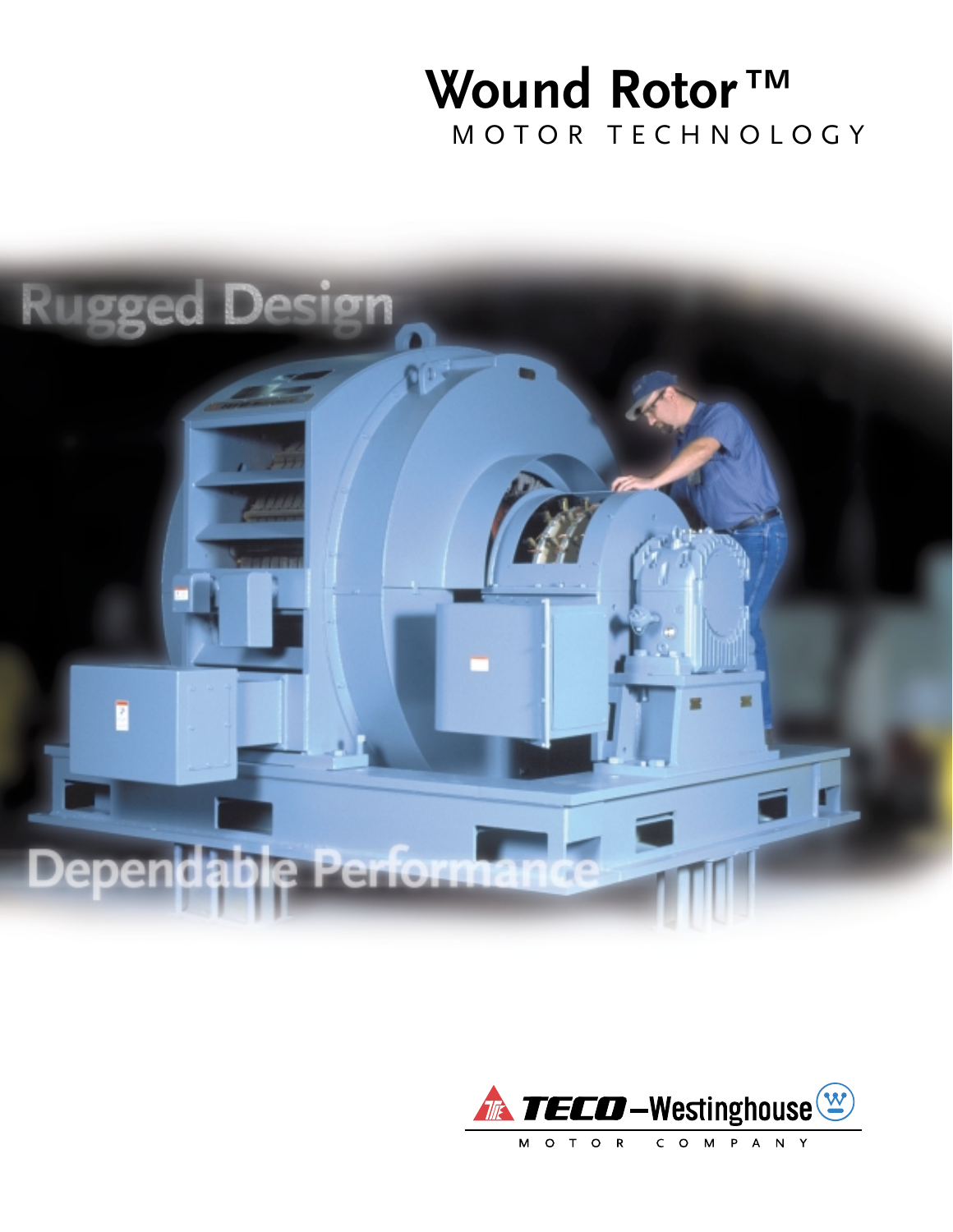

### WOUND ROTOR INDUCTION MOTOR APPLICATIONS

TECO-Westinghouse Motor Company Wound Rotor Induction Motors combine outstanding performance with an advanced long-life design. Available in ratings from 5 HP up to 15,000 HP, these rugged workhorses are ideal for many demanding applications including:

- ▲ Ball and Sag Mills
- ▲ Cranes
- ▲ Hoists
- ▲ Pumps
- ▲ Fans and Blowers
- ▲ Chippers
- ▲ Conveyors
- ▲ Banbury Mixers

With high efficiency ratings that save money over the entire life of the motor, these machines can be designed for voltage requirements ranging from 220 V to 13,800 V and for speeds from 300 RPM to 3600 RPM depending on the horsepower requirements. 50 Hz and 60 Hz ratings are available.

### HOW **IT WORKS**

Wound rotor motors are an extremely versatile breed of induction motors. Featuring a rugged design, these machines provide the unique ability to gradually bring up to speed high-inertia equipment and large loads smoothly and easily. Wound rotor motors also can develop high starting torque at standstill - while maintaining low inrush. Long motor life is ensured with the use of external resistor banks or liquid rheostats that dissipate heat build-up generated during motor start-up.

What makes the wound rotor motor a unique induction machine is its rotor. Instead of a series of rotor bars, a set of insulated rotor coils is used to accept external impedances. The rotor windings are similar to those found on a DC armature, with the coils connected together to a set of rings that make contact with carbon-composite brushes. The circuit is completed by connecting the brushes to a set of impedances such as a resistor bank or liquid rheostat. This rotor construction design allows for a varying resistance from almost short-circuit condition to an open-circuit condition with infinite external resistance. By modifying the resistance, the speed-torque characteristics can be altered. This allows for the torque to remain high, the inrush low, and the speed varied.



#### **Typical Wound Rotor Motor Characteristics With Varying Resistances**

- **T1/C1** Low Rotor Resistance / Typical Starting Current
- **T2/C2** Moderate Rotor Resistance / Moderate Starting Current
- **T3/C3** Moderately High Rotor Resistance / Low Starting Current
- **T4/C4** High Rotor Resistance / Very Low Starting Current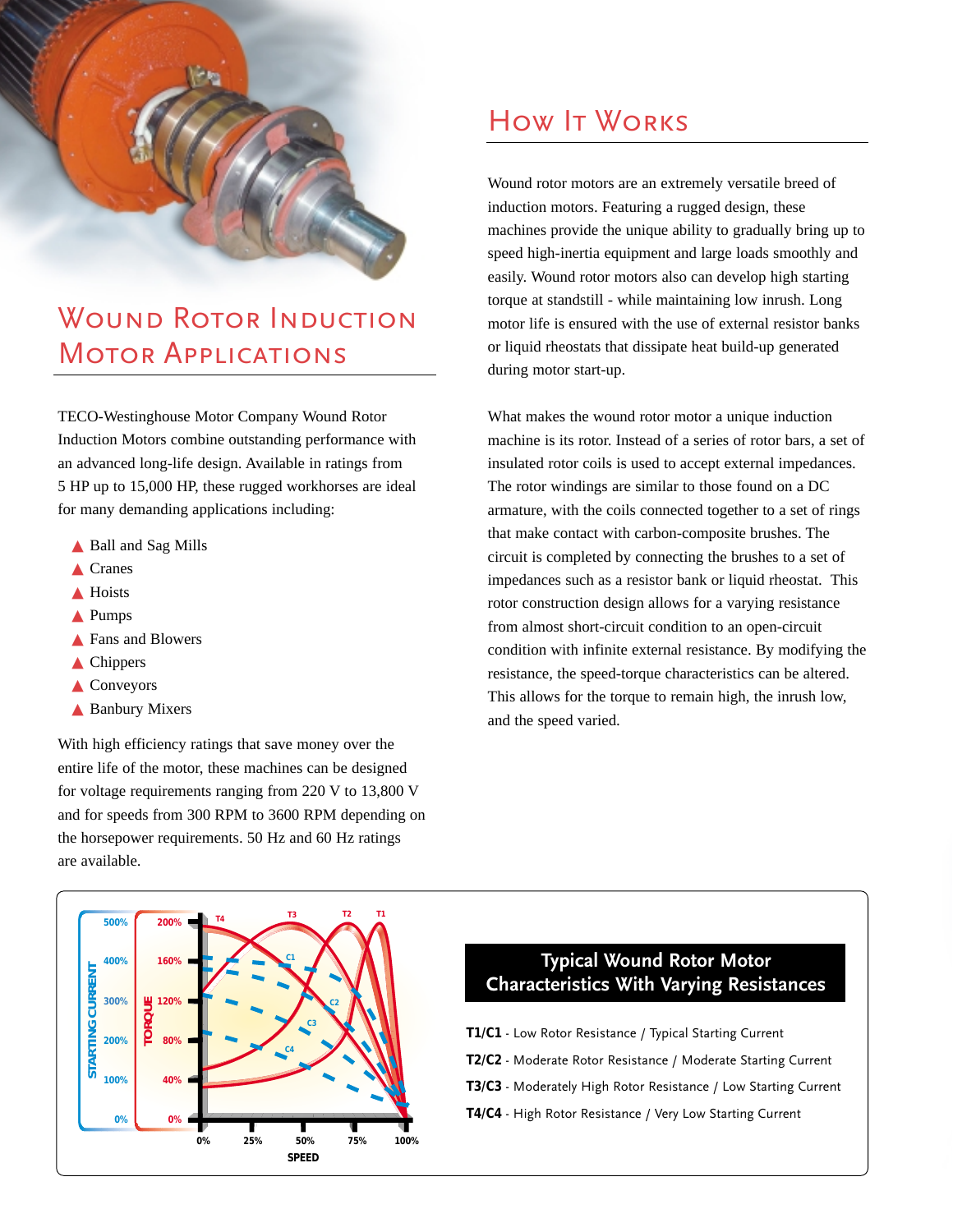### Advanced Features for Long Life

Available in horizontal and vertical configurations, TECO-Westinghouse's Wound Rotor Motors are designed with advanced features to ensure outstanding performance.

The motor's slip rings & brush gears, critical components on any wound rotor machine, are rated for continuous operation and are fitted with highly reliable brush-lifting & short-circuiting devices. The unit's high quality carbon brushes feature a large cross-sectional area to better conduct high currents safely during heavy peak load conditions. Constant-pressure brush-holders further ensure reliable performance.

The unit's stator core features insulated low-loss, highgrade electrical steel. The slot is precisely punched and special consideration is paid to protect coil insulation against damage during stator core build. The complete core is pressed between steel endplates and welded for strength and rigidity.

TECO-Westinghouse's advanced rotor design includes preformed coils of high quality rectangular-section copper. The coil conductors are protected from thermal breakdown with a heavy-build, heat-resistant, mica tape. The insulated coils are set in the semiclosed slots in the rotor core and fixed with non-magnetic slot wedges. The overhang of the rotor winding is banded with a resin-loaded glass tape that is multi-layered to withstand centrifugal and magnetic forces. Connection leads between the winding and brushes are fully insulated with mica tape and epoxy resin. The complete rotor is preheated and dipped in class F varnish and baked to cure. This process is repeated to ensure long motor life.

After the insulation is fully applied, the rotor is balanced per NEMA/BS/AS. The process involves three stages: static balancing, dynamic balancing of the rotor only, and running balancing of the complete motor.

Users can select either split sleeve or anti-friction bearings.